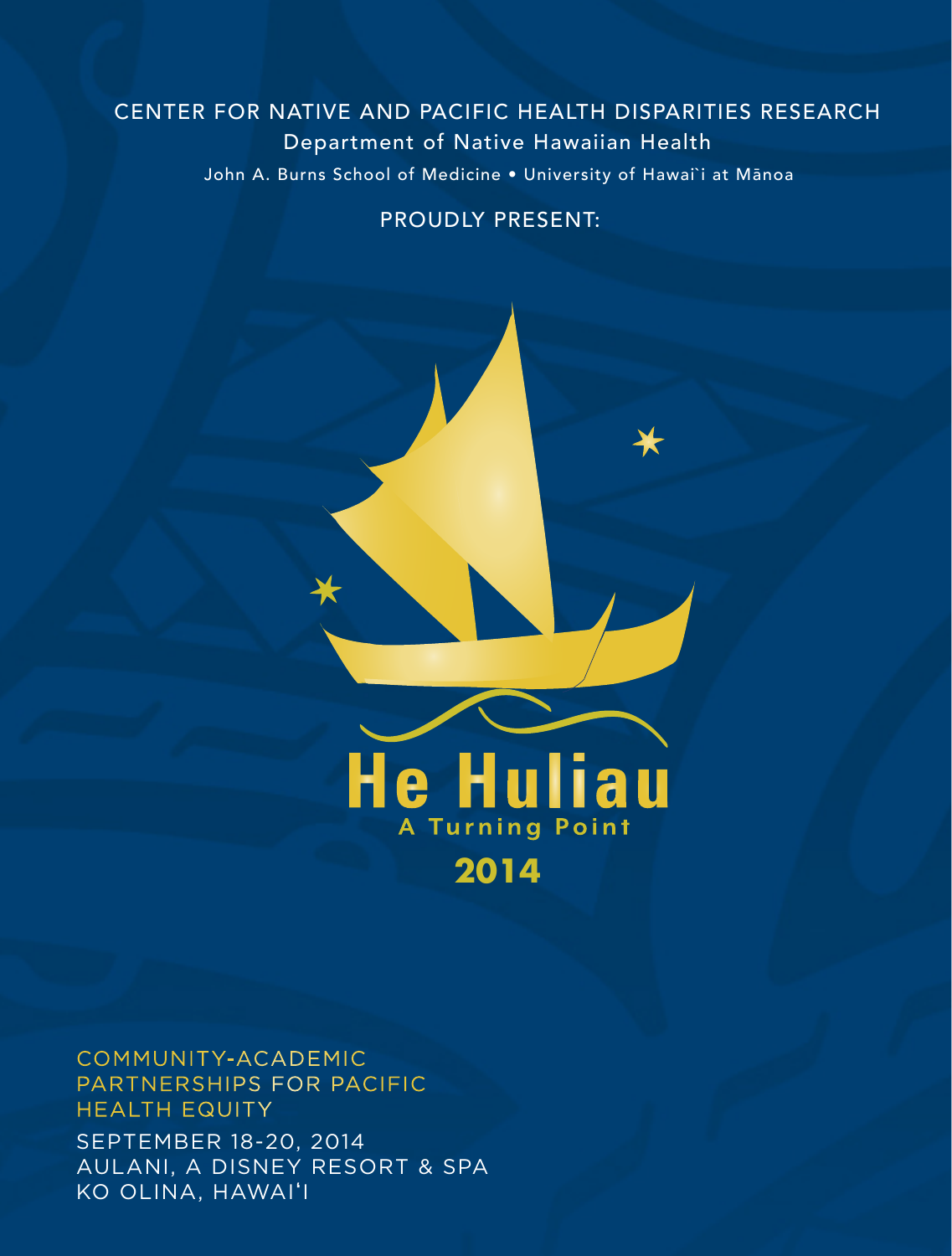### CONFERENCE OBJECTIVES

At the conclusion of the conference, the participant will be able to:

- Incorporate skills from the presentations into the care of Native Hawaiians and Pacific Islanders.
- Implement the latest scientific advances in health care disparities among Native Hawaiians and Pacific Islanders in practice.
- Implement culturally appropriate models of health care service delivery and community programs that have been effective in improving the health and wellness of Native Hawaiians and Pacific Islanders.

## TARGET AUDIENCE

This program should be of interest to physicians, physicians-in-training, social scientists, nurses and health care providers who serve Native and Pacific Peoples.

### CONTINUING MEDICAL EDUCATION

The Hawai'i Consortium for Continuing Medical Education is accredited by the Accreditation Council for Continuing Medical Education to provide continuing medical education for physicians.

The Hawai'i Consortium for Continuing Medical Education designates this educational activity for a maximum of 8.75 *AMA PRA Category 1 Credits*™. Physicians should only claim credit commensurate with the extent of their participation.

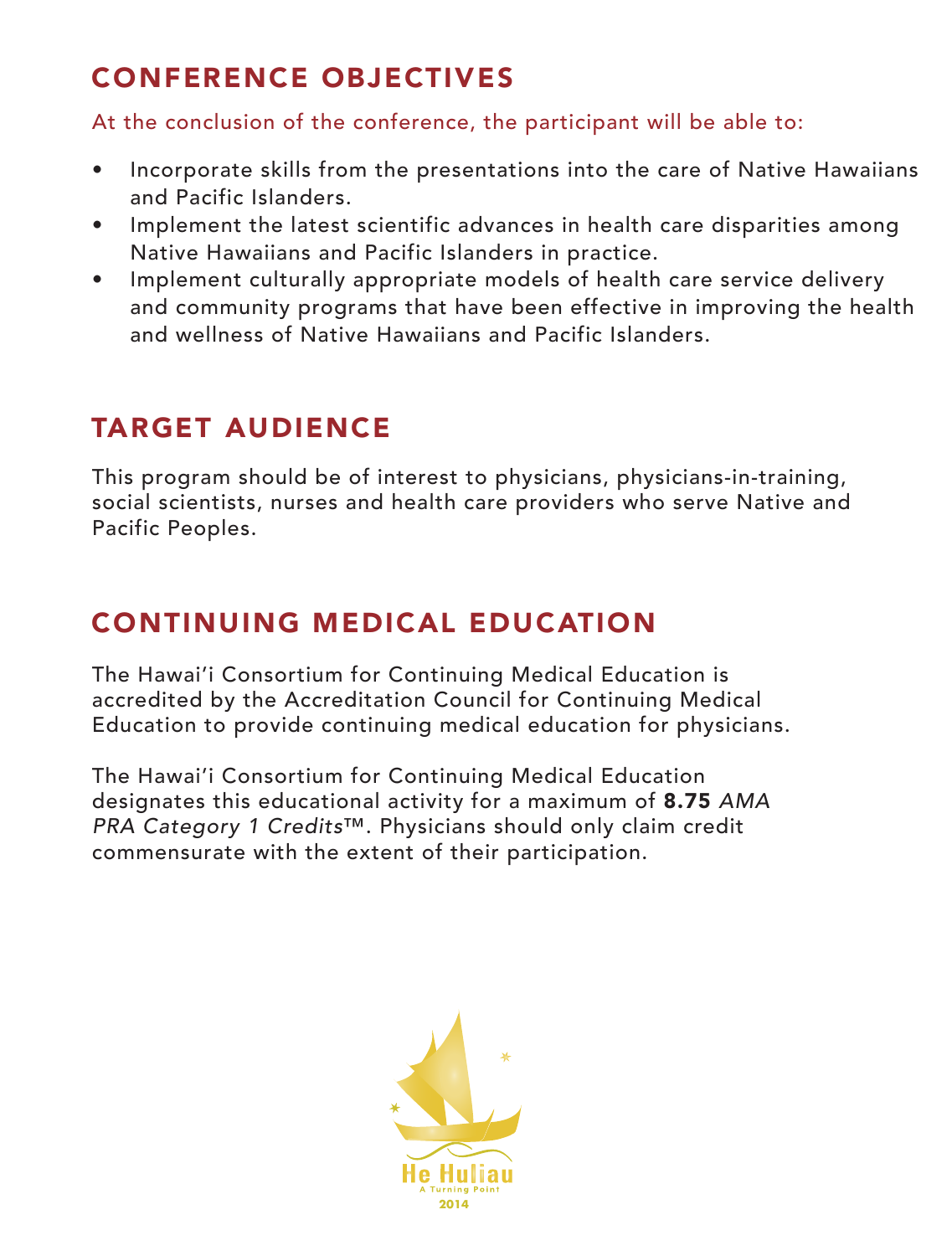# THURSDAY, SEPTEMBER 18, 2014

**COMMUNITY-ACADEMIC PARTNERSHIPS FOR PACIFIC HEALTH EQUITY**

8:30-9:00AM CONTINENTAL BREAKFAST

 $9:00AM - 4:00PM$ CONCURRENT WORKSHOPS Ⅰ & II

#### I. Community-Based Participatory Research (CBPR) Training Workshop

Community Based Participatory Research (CBPR) is defined as "a collaborative approach to research that equitably involves all partners in the research process and recognizes the unique strengths that each brings." CBPR integrates community wisdom and scientific methods and has been used to develop effective community-based health and wellness programs to achieve social and health equity in Hawai`i and the larger Pacific. This workshop will 1) introduce CBPR principles, benefits, and applications, especially in the context of research with indigenous communities and 2) examine the role of CBPR in influencing the social determinants of health, achieving social justice, and promoting advocacy and social change. Examples of CBPR projects in Hawai`i and elsewhere will provide the basis for discussion.

Participants will learn:

- 1) The benefits and applications of CBPR in translational and transformative research
- 2) How CBPR has been conceived and applied by indigenous and Pacific communities to advance their own health and wellbeing
- 3) How CBPR can have a positive effect on social determinants of health and in promoting systemic change

Seating is limited to the first 30 registered participants (for individuals from community-based organizations interested in learning about and building their capacity to engage in (CBPR). Registration Fee: \$25 per person (includes workshop material, continental breakfast and boxed lunch)

#### II. Talk Story for Health: Incorporating Patient Stories into Behavioral Interventions

Narrative communication is increasingly used in health communication research and seen as an effective tool in behavior change. The purpose of this workshop is to provide participants with a step-by-step process to develop an intervention based on "talk story" defined as conversational storytelling that occurs commonly in Native Hawaiian and Pacific Islander communities. The workshop includes a brief overview of theoretical frameworks and examples of effective uses of conversational storytelling in behavior change interventions. Participants will have hands-on practice in the "talk story" intervention development process. This includes developing fundamental skills in identifying most appropriate storytellers, designing individual interview guides and producing a video. Each step is explained and modeled for participants. A discussion of the applications of narrative interventions will also be held. The workshop is convened by the Center for Health Intervention Research (CHEIR), a partnership between the University of Massachusetts Medical School in Worcester, MA and the University of Massachusetts-Boston, to develop innovative solutions to eliminate health disparities and equip the next generation of researchers to better serve vulnerable populations.

#### Seating is limited to the first 25 registered participants

Registration Fee: \$75 per person (includes workshop material, continental breakfast and lunch)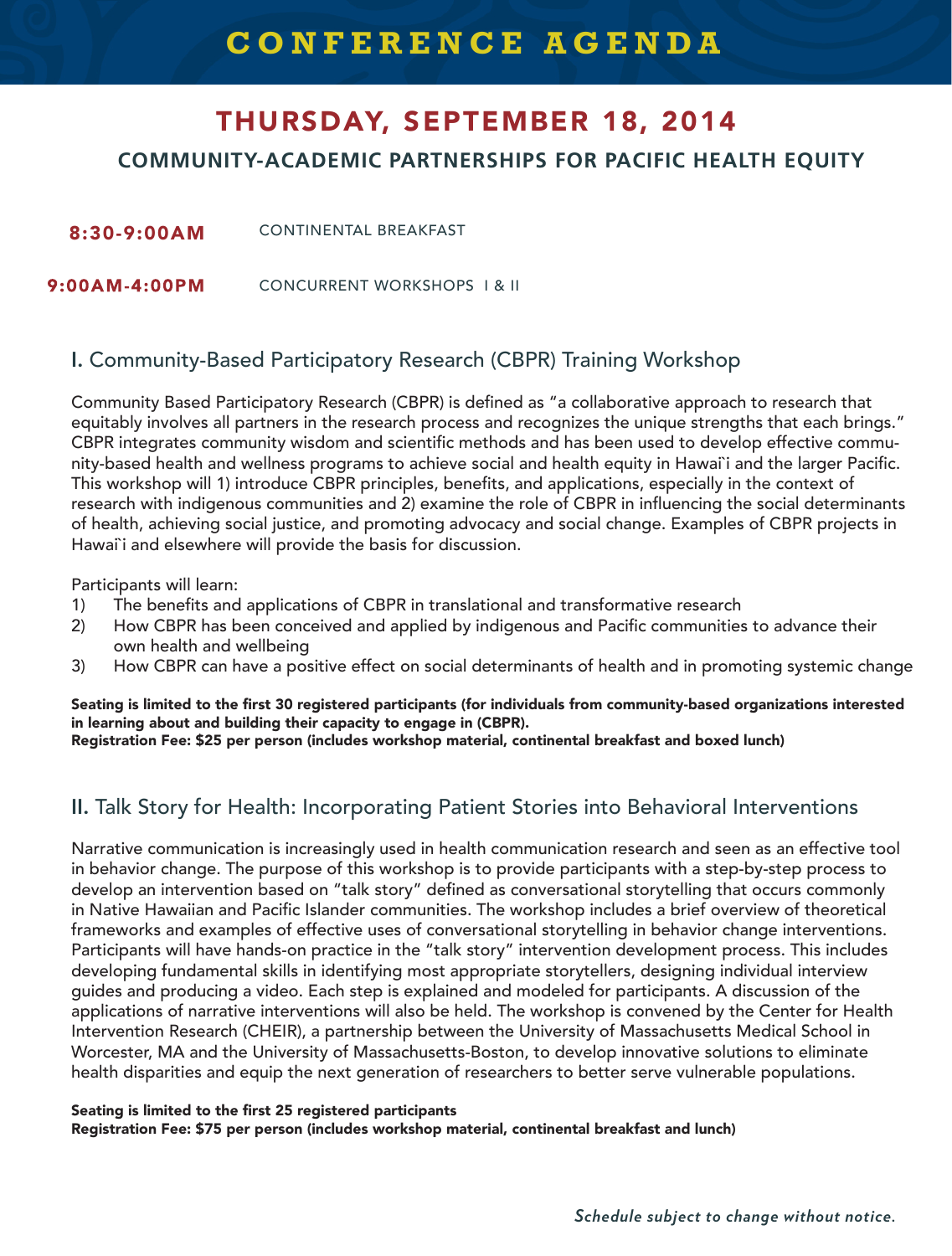### **CONFERENCE AGENDA**

### FRIDAY, SEPTEMBER 19, 2014

#### **COMMUNITY-ACADEMIC PARTNERSHIPS FOR PACIFIC HEALTH EQUITY**

- 8:00-8:30AM REGISTRATION AND CONTINENTAL BREAKFAST
- 8:30-9:00AM WELCOME & PROTOCOL S. Kalani Brady, MD,MPH, MACP *Associate Professor,* John A. Burns School of Medicine (JABSOM) Dept. of Native Hawaiian Health (DNHH)
- 9:00-10:00AM KEYNOTE- GLOBAL HEALTH OVERVIEW\* Sir Mason Durie *Emeritus Professor* Massey University, New Zealand
- 10:00-10:30AM NATIVE HAWAIIAN AND PACIFIC PEOPLE: ASSESSMENT AND PRIORITIES\* *Director, Community Engagement* Mele Look, MBA *JABSOM,DNHH*
- 10:30-10:45AM BREAK/POSTERS
- 10:45AM-12:00PM PANEL- RECENT DEVELOPMENTS IN METABOLIC SYNDROME IN THE PACIFIC\* Tetine Sentell, PhD *Associate Professor, Office of Public Health Studies, University of Hawai*�i at Mānoa (UH) Kazuma Nakagawa, MD

#### 12:00-1:15PM LUNCH/POSTERS

- 1:15-2:15PM ADVANCEMENTS IN INDIGENOUS HEALTH FROM AOTEAROA, NEW ZEALAND & AUSTRALIA\* Dennis McDermott, MA *Professor and Director, Flinders University, Australia* Matire Harwood, PhD, MBChB (Abstract Presenter) *University of Auckland, New Zealand*
- 2:15-3:15PM PANEL-MODELS ACROSS THE NATIVE HAWAIIAN LIFESPAN\*
- Earl Hishinuma, PhD *Professor, UH Dept. of Psychiatry* Thomas A. Wills, PhD *Professor, University of Hawai*�*i Cancer Center* Trevor Maunakea *Kane Initiative Alaka*�*i, Ke Ola Mamo*

Neurointensivist, The Queen's Medical Center (QMC)

Marjorie Leimomi Mala Mau, MD,MS

- 3:15-3:30PM BREAK/POSTERS
- 3:30-4:30PM PANEL-SUCCESSFUL PARTNERSHIPS WITH MICRONESIAN COMMUNITIES\* Rachel Novotny, PhD *Professor, UH; Dept. of Human Nutrition, Food, & Animal Sciences*
	- Sheryl R. Yoshimura, RD *Registered Dietician, Kokua Kalihi Valley*

*Assistant Professor, UH* 

*Professor, JABSOM, DNHH* Kelsea Hosoda (Abstract Presenter)

*DNHH Graduate Student*

#### 4:30PM CLOSING REMARKS

5:00-6:30PM RECEPTION AND POSTER SESSION

*\*CME available*

*Schedule subject to change without notice.*

S. Kalani Brady, MD, MPH, MACP *Associate Professor, JABSOM, DNHH*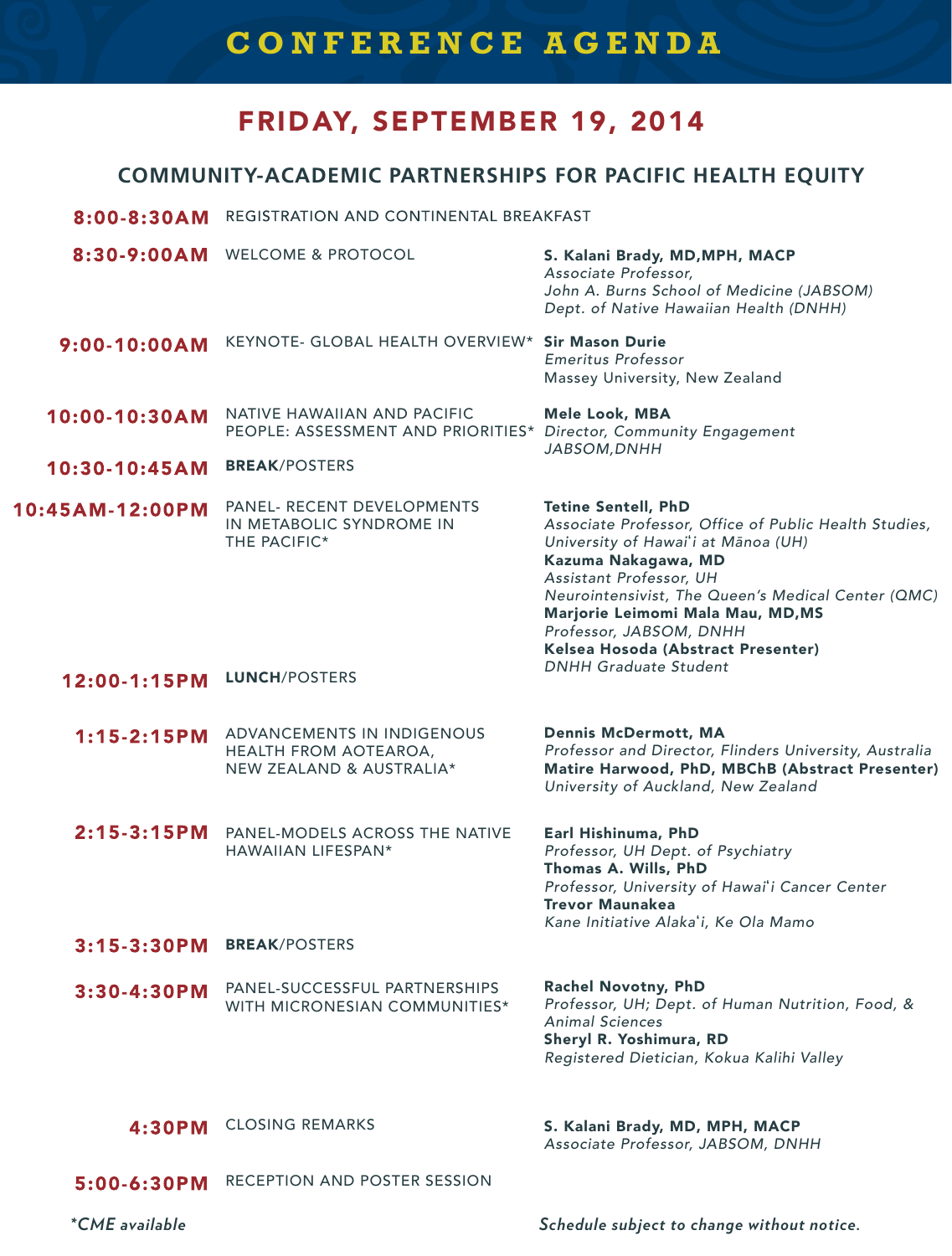### **CONFERENCE AGENDA**

### SATURDAY, SEPTEMBER 20, 2014

#### **COMMUNITY-ACADEMIC PARTNERSHIPS FOR PACIFIC HEALTH EQUITY**

- 8:30-9:00AM REGISTRATION AND CONTINENTAL BREAKFAST
- 9:00-9:15AM WELCOME EXPLANATION OF BREAKOUT SESSION *Associate Professor,*
- 9:15-9:30AM RCMI-MULTIDISCIPLINARY AND TRANSLATIONAL RESEARCH INFRASTRUCTURE EXPANSION (RMATRIX)

S. Kalani Brady, MD, MPH, MACP *JABSOM, DNHH*

Todd B. Seto, MD, MPH *Medical Director, Non-Invasive Cardiology Laboratory and Center for Outcomes & Evaluation The Queen's Medical Center, Associate Professor of Medicine, JABSOM*

9:30-10:30AM CANCER RESEARCH IN NATIVE AND PACIFIC PEOPLES\*

Sela Panapasa, PhD *University of Michigan* (Abstract Presenter) Dana-Lynn Koomoa, PhD *UH, Hilo; College of Pharmacy* (Abstract Presenter) Sophia Kim, MSW *UH, Myron B. Thompson School of Social Work*  (Abstract Presenter)

10:30-11:30AM VOYAGING AND DENGUE\*

Marjorie Leimomi Mala Mau, MD,MS *Professor, JABSOM, DNHH*

#### 11:30AM-12:00PM BREAK

- 1) Cultural Practice and Research 2) Community Driven Practice 12:00-1:30PM CONCURRENT BREAKOUT SESSIONS **LUNCH** 
	- 3) Community and Health Institutions
	- 4) Advocacy/Policy

- 1:30-1:45PM BREAK
- 1:45-2:45PM KEYNOTE- THE FUTURE OF INDIGENOUS AND PACIFIC HEALTH\* *Australia*
- $2:45-3:00PM$  CLOSING REMARKS

Dennis McDermott, MA *Professor and Director, Flinders University,* 

Marjorie Leimomi Mala Mau, MD,MS *Professor, JABSOM, DNHH*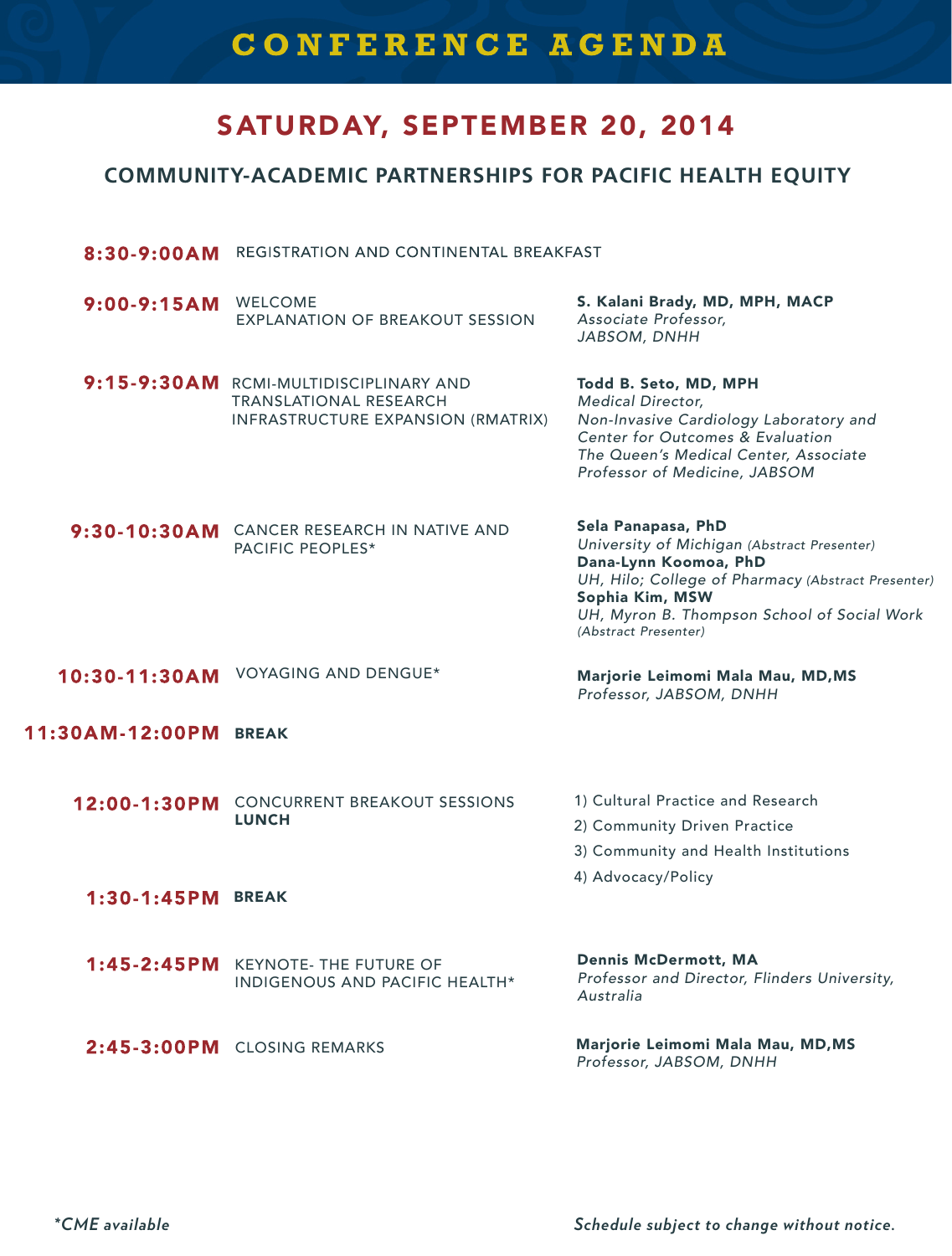### **HOTEL ACCOMMODATIONS**



AULANI, A DISNEY RESORT & SPA is a family paradise with a touch of magic—where everyone can enjoy amazing adventures, both together and on their own. Adults, teens and kids each have their own special places here, and there's plenty of family fun, too.

Spend the day at the greatest pools in all of Hawai'i. Stroll down to the secluded cove for a day at the beach. Or do some exploring with guided excursions and activities. Then, enjoy an evening of incredible dining and spectacular entertainment. You're invited to discover this unforgettable dream destination in Hawai'i—created by the people who know families best.



#### DEPOSIT OR ROOM GUARANTEE CHECK-IN/CHECK-OUT

A credit card guarantee or one night deposit is due within 10 days after reserving a room or 3 days prior to arrival whichever comes first.

Check-in: *Standard Rooms and Suites:* 3:00 p.m. *Studios and Villas:* 4:00 p.m Check-out: 11:00 A.M.

#### HOTEL PARKING

- Valet parking for day Guests is \$35/day
- Self-parking for day Guests is \$10/day with meeting validation.



For further information, please contact the hotel operator directly at (808) 674-6200 or guest information at (714) 520-7001 between 7:00 a.m. and 8:00 p.m. Pacific Time, or visit http://resorts.disney.go.com/aulani-hawaii-resort/.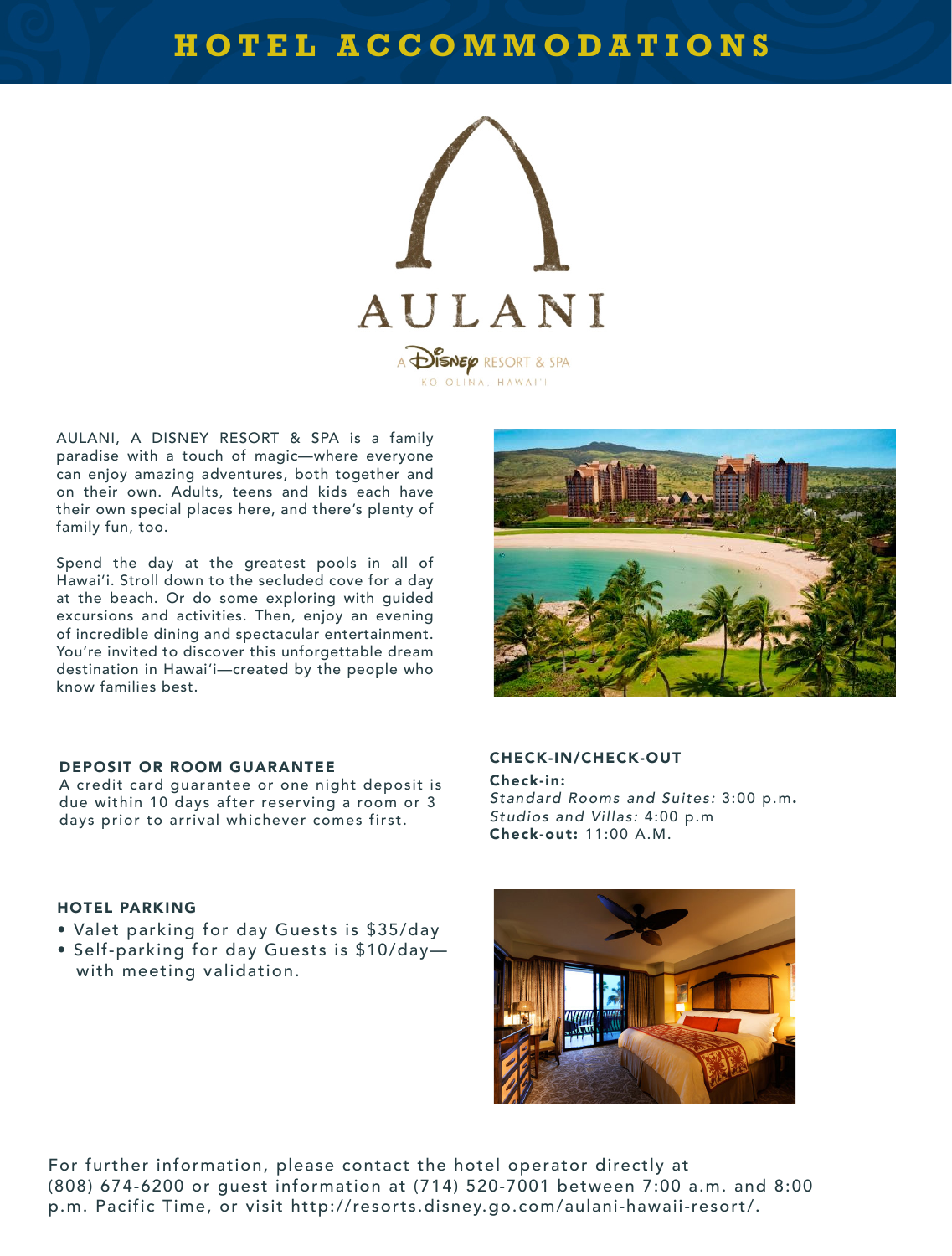### **REGISTRATION**

Attendees will be registered on a first-come, first-served basis. Registration fees cover course materials, daily continental breakfast, breaks, and lunch.

### DEADLINE

Deadline for early registration is September 2, 2014. Form of payment must accompany the registration. Credit card numbers submitted with registration will be processed upon receipt. Registrations will not be processed without payment. Deadline for all registrations is Monday, September 15th.

#### REGISTRATION REFUND POLICY

Requests for refunds must be received at the University of Hawai'i Conference & Event Services in writing by September 1, 2014. No refunds will be made thereafter. Please approximate four to five weeks for processing.

### ACCESSIBILITY ASSISTANCE

If you would like assistance due to mobility, hearing or sight impairment, you are encouraged to contact the UH Conference & Event Services at: (808) 956-8204

### PLEASE DIRECT ALL REGISTRATION INQUIRIES TO

UH Conference & Event Services, Seth Calderhead: sethc7@hawaii.edu Phone (808) 956-8204, Fax (808) 956-4372

### PLEASE DIRECT ALL CONFERENCE RELATED INQUIRIES TO

Center for Native and Pacific Health Disparities Research, Department of Native Hawaiian Health, Phone (808) 692-1019 or Email: native@hawaii.edu.

#### HOTEL ACCOMMODATIONS

| <b>Special Conference Rates:</b> | Run of House \$289 per night* (based on single or |
|----------------------------------|---------------------------------------------------|
|                                  | double occupancy)                                 |
|                                  | Deluxe Studio-\$289 per night*                    |
|                                  | 1-Bedroom Villa (max 5 guests)-\$389* per night   |
|                                  | 2-Bedroom Villa (max 9 guests)-\$659* per night   |

\*Plus transient accommodations and local taxes, currently 9.25% and 4.712%, respectively

A limited number of hotel rooms are available for conference participants at the Aulani at the negotiated rate. To receive the conference room rate, please call in your reservations directly to the Aulani at (407)939-4686. Inform the reservation agent that you are with the He Huliau Conference, Group Code: G0668133.

Cut off date for special group rate is **August 18, 2014**. Hotel room reservations are based on availability of rooms.